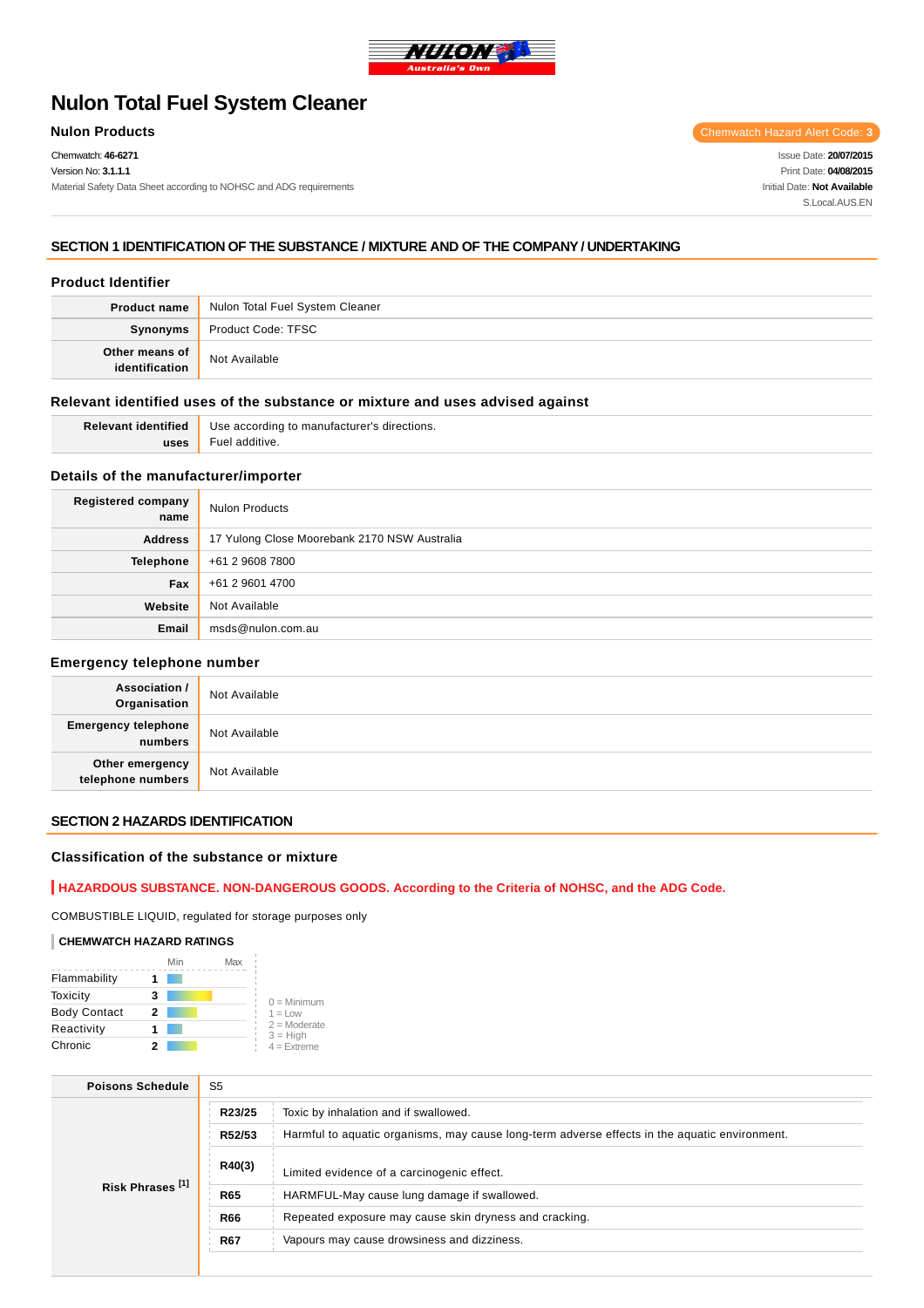VI

**R21** Harmful in contact with skin.

**Legend:**



# Relevant risk statements are found in section 2

| Indication(s) of<br>danger | T                                                                                                                               |
|----------------------------|---------------------------------------------------------------------------------------------------------------------------------|
| <b>SAFETY ADVICE</b>       |                                                                                                                                 |
| <b>S01</b>                 | Keep locked up.                                                                                                                 |
| <b>S02</b>                 | Keep out of reach of children.                                                                                                  |
| <b>S04</b>                 | Keep away from living quarters.                                                                                                 |
| S <sub>13</sub>            | Keep away from food, drink and animal feeding stuffs.                                                                           |
| <b>S20</b>                 | When using do not eat or drink.                                                                                                 |
| <b>S21</b>                 | When using do not smoke.                                                                                                        |
| <b>S23</b>                 | Do not breathe gas/fumes/vapour/spray.                                                                                          |
| S281                       | After contact with skin, wash immediately with detergent and plenty of water.                                                   |
| <b>S29</b>                 | Do not empty into drains.                                                                                                       |
| <b>S35</b>                 | This material and its container must be disposed of in a safe way.                                                              |
| S36                        | Wear suitable protective clothing.                                                                                              |
| S37                        | Wear suitable gloves.                                                                                                           |
| S38                        | In case of insufficient ventilation, wear suitable respiratory equipment.                                                       |
| <b>S40</b>                 | To clean the floor and all objects contaminated by this material, use water and detergent.                                      |
| <b>S41</b>                 | In case of fire and/or explosion, DO NOT BREATHE FUMES.                                                                         |
| <b>S45</b>                 | In case of accident or if you feel unwell IMMEDIATELY contact Doctor or Poisons Information Centre (show label if<br>possible). |
| S46                        | If swallowed, seek medical advice immediately and show this container or label.                                                 |
| <b>S53</b>                 | Avoid exposure - obtain special instructions before use.                                                                        |
| <b>S56</b>                 | Dispose of this material and its container at hazardous or special waste collection point.                                      |
| S63                        | In case of accident by inhalation: remove casualty to fresh air and keep at rest.                                               |
|                            |                                                                                                                                 |

1. Classified by Chemwatch; 2. Classification drawn from HSIS ; 3. Classification drawn from EC Directive 1272/2008 - Annex

# **Other hazards**

| May produce discomfort of the eyes, respiratory tract and skin*. |  |
|------------------------------------------------------------------|--|
| Cumulative effects may result following exposure*.               |  |
| May be harmful to the foetus/ embryo*.                           |  |

### **SECTION 3 COMPOSITION / INFORMATION ON INGREDIENTS**

## **Substances**

See section below for composition of Mixtures

### **Mixtures**

| <b>CAS No</b> | %[weight] | <b>Name</b>                                    |
|---------------|-----------|------------------------------------------------|
| 64742-82-1    | >60       | naphtha petroleum, heavy, hydrodesulfurised    |
| 12108-13-3    | $1 - 10$  | manganese 2-methylcyclopentadienyl tricarbonyl |
| 64771-72-8    | $1 - 10$  | C5-20 paraffins                                |
|               | balance   | Ingredients determined not to be hazardous     |

# **SECTION 4 FIRST AID MEASURES**

# **Description of first aid measures**

| <b>Eye Contact</b> | If this product comes in contact with the eyes:<br>Immediately hold eyelids apart and flush the eye continuously with running water.<br>Ensure complete irrigation of the eye by keeping eyelids apart and away from eye and moving the eyelids by occasionally<br>lifting the upper and lower lids. |
|--------------------|------------------------------------------------------------------------------------------------------------------------------------------------------------------------------------------------------------------------------------------------------------------------------------------------------|
|--------------------|------------------------------------------------------------------------------------------------------------------------------------------------------------------------------------------------------------------------------------------------------------------------------------------------------|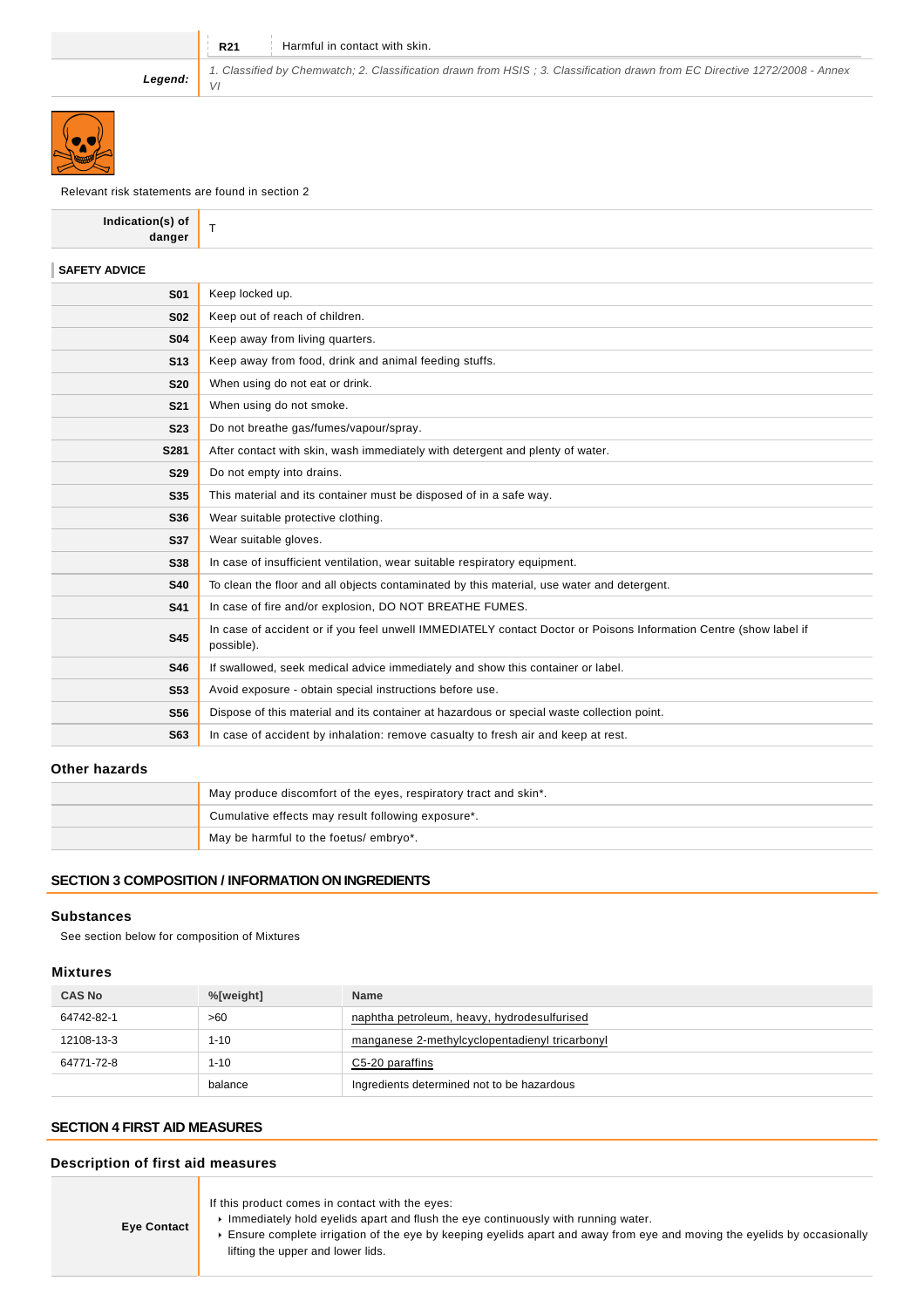|                     | ▶ Continue flushing until advised to stop by the Poisons Information Centre or a doctor, or for at least 15 minutes.<br>Transport to hospital or doctor without delay.<br>► Removal of contact lenses after an eye injury should only be undertaken by skilled personnel.                                                                                                                                                                                                                                                                                    |
|---------------------|--------------------------------------------------------------------------------------------------------------------------------------------------------------------------------------------------------------------------------------------------------------------------------------------------------------------------------------------------------------------------------------------------------------------------------------------------------------------------------------------------------------------------------------------------------------|
| <b>Skin Contact</b> | If skin contact occurs:<br>Inmediately remove all contaminated clothing, including footwear.<br>Flush skin and hair with running water (and soap if available).<br>▶ Seek medical attention in event of irritation.                                                                                                                                                                                                                                                                                                                                          |
| Inhalation          | If fumes or combustion products are inhaled remove from contaminated area.<br>Lay patient down. Keep warm and rested.<br>▶ Prostheses such as false teeth, which may block airway, should be removed, where possible, prior to initiating first aid<br>procedures.<br>Apply artificial respiration if not breathing, preferably with a demand valve resuscitator, bag-valve mask device, or pocket<br>mask as trained. Perform CPR if necessary.<br>▶ Transport to hospital, or doctor, without delay.                                                       |
| Ingestion           | If swallowed do <b>NOT</b> induce vomiting.<br>If vomiting occurs, lean patient forward or place on left side (head-down position, if possible) to maintain open airway and<br>prevent aspiration.<br>• Observe the patient carefully.<br>► Never give liquid to a person showing signs of being sleepy or with reduced awareness; i.e. becoming unconscious.<br>► Give water to rinse out mouth, then provide liquid slowly and as much as casualty can comfortably drink.<br>▶ Seek medical advice.<br>Avoid giving milk or oils.<br>Avoid giving alcohol. |

### **Indication of any immediate medical attention and special treatment needed**

For acute or short term repeated exposures to petroleum distillates or related hydrocarbons:

- Primary threat to life, from pure petroleum distillate ingestion and/or inhalation, is respiratory failure.
- Patients should be quickly evaluated for signs of respiratory distress (e.g. cyanosis, tachypnoea, intercostal retraction, obtundation) and given oxygen. Patients with inadequate tidal volumes or poor arterial blood gases (pO2 50 mm Hg) should be intubated.
- Arrhythmias complicate some hydrocarbon ingestion and/or inhalation and electrocardiographic evidence of myocardial injury has been reported; intravenous lines and cardiac monitors should be established in obviously symptomatic patients. The lungs excrete inhaled solvents, so that hyperventilation improves clearance.
- A chest x-ray should be taken immediately after stabilisation of breathing and circulation to document aspiration and detect the presence of pneumothorax.
- Epinephrine (adrenalin) is not recommended for treatment of bronchospasm because of potential myocardial sensitisation to catecholamines. Inhaled cardioselective bronchodilators (e.g. Alupent, Salbutamol) are the preferred agents, with aminophylline a second choice.
- Lavage is indicated in patients who require decontamination; ensure use of cuffed endotracheal tube in adult patients. [Ellenhorn and Barceloux: Medical Toxicology]

Any material aspirated during vomiting may produce lung injury. Therefore emesis should not be induced mechanically or pharmacologically. Mechanical means should be used if it is considered necessary to evacuate the stomach contents; these include gastric lavage after endotracheal intubation. If spontaneous vomiting has occurred after ingestion, the patient should be monitored for difficult breathing, as adverse effects of aspiration into the lungs may be delayed up to 48 hours.

53cardio

Both dermal and oral toxicity of manganese salts is low because of limited solubility of manganese. No known permanent pulmonary sequelae develop after acute manganese exposure. Treatment is supportive.

[Ellenhorn and Barceloux: Medical Toxicology]

 In clinical trials with miners exposed to manganese-containing dusts, L-dopa relieved extrapyramidal symptoms of both hypo kinetic and dystonic patients. For short periods of time symptoms could also be controlled with scopolamine and amphetamine. BAL and calcium EDTA prove ineffective.

[Gosselin et al: Clinical Toxicology of Commercial Products.]

#### **SECTION 5 FIREFIGHTING MEASURES**

#### **Extinguishing media**

| $\triangleright$ Water spray or fog.<br>$\triangleright$ Alcohol stable foam.<br>Dry chemical powder.<br>▶ Carbon dioxide. |
|----------------------------------------------------------------------------------------------------------------------------|
|                                                                                                                            |

### **Special hazards arising from the substrate or mixture**

| Fire Incompatibility           | Avoid contamination with oxidising agents i.e. nitrates, oxidising acids, chlorine bleaches, pool chlorine etc. as ignition may<br>result                                                                              |
|--------------------------------|------------------------------------------------------------------------------------------------------------------------------------------------------------------------------------------------------------------------|
| <b>Advice for firefighters</b> |                                                                                                                                                                                                                        |
| <b>Fire Fighting</b>           | Alert Fire Brigade and tell them location and nature of hazard.<br>► Wear full body protective clothing with breathing apparatus.<br>► Prevent, by any means available, spillage from entering drains or water course. |
|                                | ► Use water delivered as a fine spray to control fire and cool adjacent area.                                                                                                                                          |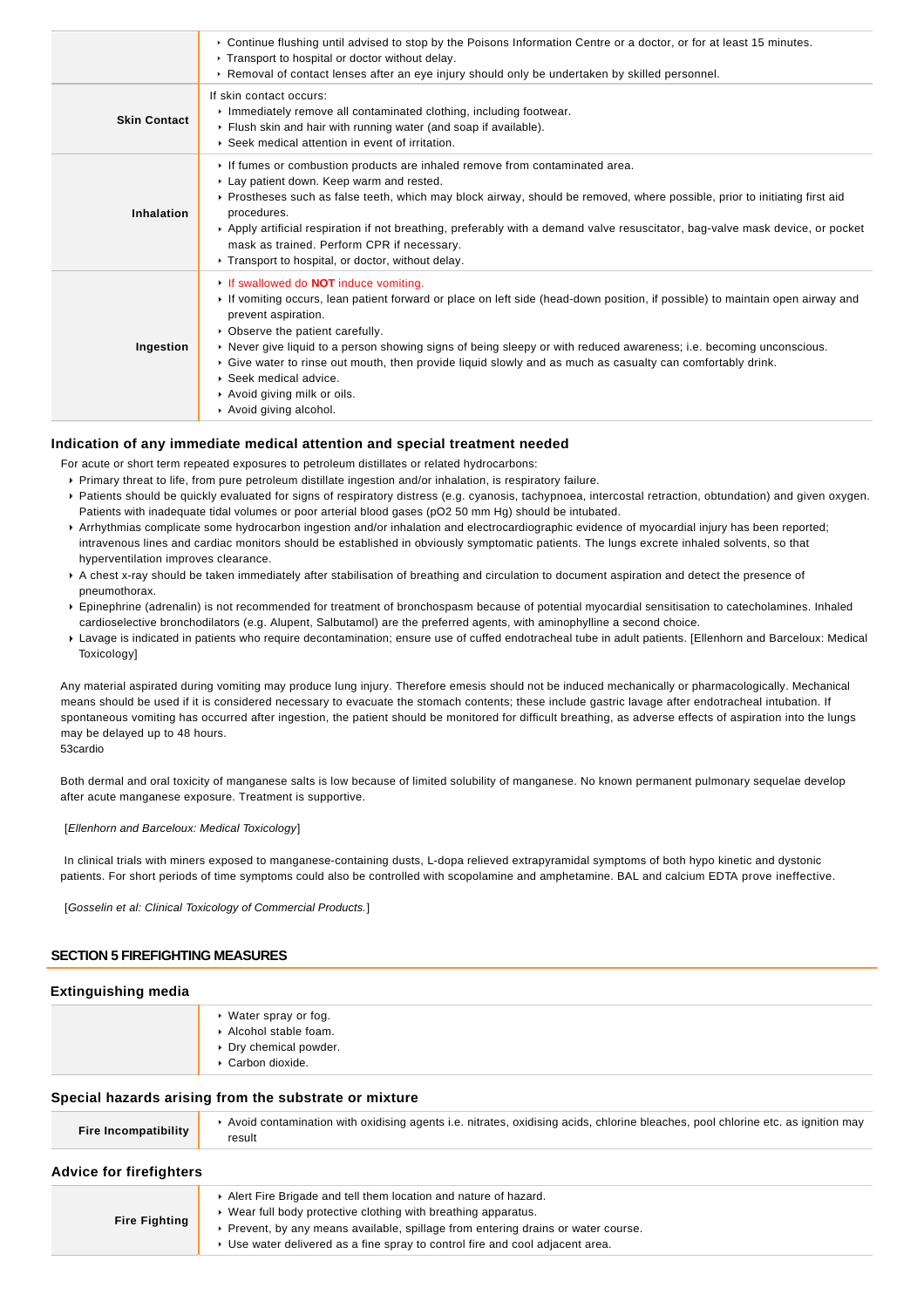- Combustible.
- Slight fire hazard when exposed to heat or flame.
- ▶ Heating may cause expansion or decomposition leading to violent rupture of containers.
	- On combustion, may emit toxic fumes of carbon monoxide (CO).

### **SECTION 6 ACCIDENTAL RELEASE MEASURES**

# **Personal precautions, protective equipment and emergency procedures**

| <b>Minor Spills</b> | ▶ Remove all ignition sources.<br>• Clean up all spills immediately.<br>Avoid breathing vapours and contact with skin and eyes.<br>► Control personal contact with the substance, by using protective equipment. |
|---------------------|------------------------------------------------------------------------------------------------------------------------------------------------------------------------------------------------------------------|
| <b>Major Spills</b> | Moderate hazard.<br>• Clear area of personnel and move upwind.<br>Alert Fire Brigade and tell them location and nature of hazard.<br>• Wear breathing apparatus plus protective gloves.                          |
|                     |                                                                                                                                                                                                                  |
|                     | Personal Protective Equipment advice is contained in Section 8 of the MSDS.                                                                                                                                      |

### **SECTION 7 HANDLING AND STORAGE**

# **Precautions for safe handling**

| Safe handling     | ► Containers, even those that have been emptied, may contain explosive vapours.<br>▶ Do NOT cut, drill, grind, weld or perform similar operations on or near containers.<br>DO NOT allow clothing wet with material to stay in contact with skin<br>Electrostatic discharge may be generated during pumping - this may result in fire.<br>$\triangleright$ Ensure electrical continuity by bonding and grounding (earthing) all equipment. |
|-------------------|--------------------------------------------------------------------------------------------------------------------------------------------------------------------------------------------------------------------------------------------------------------------------------------------------------------------------------------------------------------------------------------------------------------------------------------------|
| Other information | Store in original containers.<br>▶ Keep containers securely sealed.<br>• No smoking, naked lights or ignition sources.<br>Store in a cool, dry, well-ventilated area.                                                                                                                                                                                                                                                                      |

# **Conditions for safe storage, including any incompatibilities**

| Suitable container                | Metal can or drum<br>Packaging as recommended by manufacturer.<br>Check all containers are clearly labelled and free from leaks. |
|-----------------------------------|----------------------------------------------------------------------------------------------------------------------------------|
| <b>Storage</b><br>incompatibility | Avoid reaction with oxidising agents                                                                                             |

# **SECTION 8 EXPOSURE CONTROLS / PERSONAL PROTECTION**

# **Control parameters**

### **OCCUPATIONAL EXPOSURE LIMITS (OEL)**

# **INGREDIENT DATA**

| <b>Source</b>                          | Ingredient                                           | <b>Material name</b>                                    | <b>TWA</b>   | <b>STEL</b>      | Peak             | <b>Notes</b>     |
|----------------------------------------|------------------------------------------------------|---------------------------------------------------------|--------------|------------------|------------------|------------------|
| Australia Exposure<br><b>Standards</b> | naphtha petroleum, heavy,<br>hydrodesulfurised       | White spirits                                           | 790<br>ma/m3 | Not<br>Available | Not<br>Available | Not<br>Available |
| Australia Exposure<br><b>Standards</b> | manganese<br>2-methylcyclopentadienyl<br>tricarbonyl | Methylcyclopentadienyl<br>manganese tricarbonyl (as Mn) | 0.2<br>mq/m3 | Not<br>Available | Not<br>Available | Sk               |

# **EMERGENCY LIMITS**

| Ingredient                                           | <b>Material name</b>                                                      |  | TEEL-1              | TEEL-2         | TEEL-3             |
|------------------------------------------------------|---------------------------------------------------------------------------|--|---------------------|----------------|--------------------|
| naphtha petroleum,<br>heavy, hydrodesulfurised       | Stoddard solvent; (Mineral spirits, 85% nonane and 15% trimethyl benzene) |  | $100$ ppm           | 350 ppm        | 29500 ppm          |
| manganese<br>2-methylcyclopentadienyl<br>tricarbonyl | Manganese tricarbonyl methylcyclopentadienyl                              |  | $0.6$ mg/m $3$      | $0.6$ mg/m $3$ | $3.4 \text{ mg/m}$ |
| C5-20 paraffins                                      | Paraffins, petroleum, normal C5-C20                                       |  | $900$ ppm           | 9900 ppm       | 59000 ppm          |
|                                                      |                                                                           |  |                     |                |                    |
| Ingredient                                           | <b>Original IDLH</b>                                                      |  | <b>Revised IDLH</b> |                |                    |
| naphtha petroleum,<br>heavy, hydrodesulfurised       | 29,500 mg/m3                                                              |  | 20,000 mg/m3        |                |                    |
| manganese<br>2-methylcyclopentadienyl<br>tricarbonyl | $N.E.$ mg/m $3 / N.E.$ ppm<br>500 mg/m3                                   |  |                     |                |                    |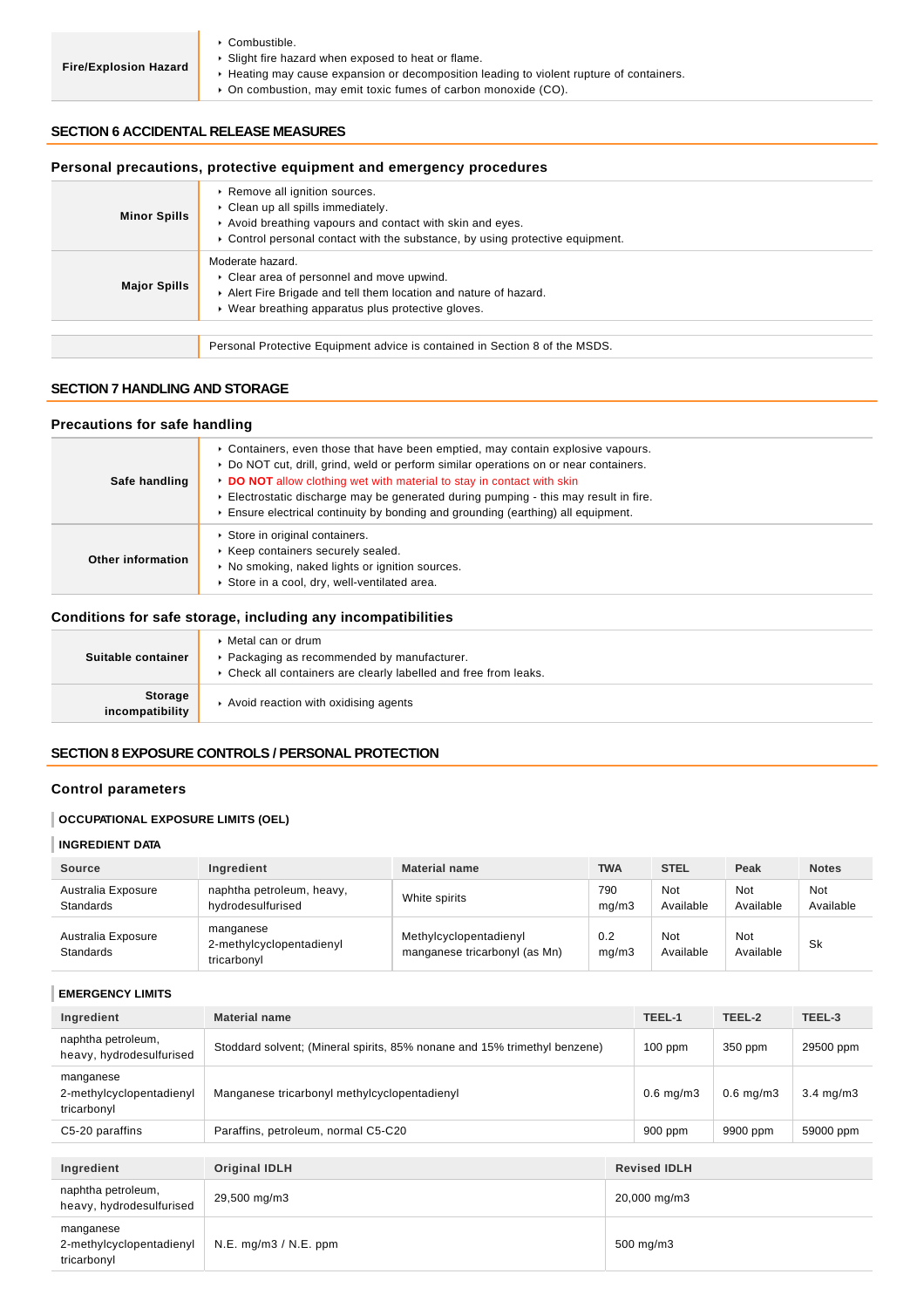| C5-20 paraffins |
|-----------------|
|                 |

C5-20 paraffins Not Available Not Available Not Available Not Available Not Available Not Available Not Available

| <b>Exposure controls</b>            |                                                                                                                                                                                                                                                                                                                                                                                                                                                                                                                                                                                                                                                                    |
|-------------------------------------|--------------------------------------------------------------------------------------------------------------------------------------------------------------------------------------------------------------------------------------------------------------------------------------------------------------------------------------------------------------------------------------------------------------------------------------------------------------------------------------------------------------------------------------------------------------------------------------------------------------------------------------------------------------------|
| Appropriate<br>engineering controls | Engineering controls are used to remove a hazard or place a barrier between the worker and the hazard. Well-designed<br>engineering controls can be highly effective in protecting workers and will typically be independent of worker interactions to<br>provide this high level of protection.<br>The basic types of engineering controls are:<br>Process controls which involve changing the way a job activity or process is done to reduce the risk.<br>Enclosure and/or isolation of emission source which keeps a selected hazard "physically" away from the worker and<br>ventilation that strategically "adds" and "removes" air in the work environment. |
| <b>Personal protection</b>          |                                                                                                                                                                                                                                                                                                                                                                                                                                                                                                                                                                                                                                                                    |
| Eye and face<br>protection          | Safety glasses with side shields.<br>Chemical goggles.<br>► Contact lenses may pose a special hazard; soft contact lenses may absorb and concentrate irritants. A written policy<br>document, describing the wearing of lenses or restrictions on use, should be created for each workplace or task.                                                                                                                                                                                                                                                                                                                                                               |
| <b>Skin protection</b>              | See Hand protection below                                                                                                                                                                                                                                                                                                                                                                                                                                                                                                                                                                                                                                          |
| <b>Hands/feet protection</b>        | ▶ Wear chemical protective gloves, e.g. PVC.<br>▶ Wear safety footwear or safety gumboots, e.g. Rubber<br>The selection of suitable gloves does not only depend on the material, but also on further marks of quality which vary from<br>manufacturer to manufacturer. Where the chemical is a preparation of several substances, the resistance of the glove<br>material can not be calculated in advance and has therefore to be checked prior to the application.<br>The exact break through time for substances has to be obtained from the manufacturer of the protective gloves and has to<br>be observed when making a final choice.                        |
| <b>Body protection</b>              | See Other protection below                                                                                                                                                                                                                                                                                                                                                                                                                                                                                                                                                                                                                                         |
| Other protection                    | • Overalls.<br>▶ P.V.C. apron.<br>$\triangleright$ Barrier cream.                                                                                                                                                                                                                                                                                                                                                                                                                                                                                                                                                                                                  |
| <b>Thermal hazards</b>              | Not Available                                                                                                                                                                                                                                                                                                                                                                                                                                                                                                                                                                                                                                                      |

# **Recommended material(s)**

# **GLOVE SELECTION INDEX**

Glove selection is based on a modified presentation of the:

 **"Forsberg Clothing Performance Index".**

 The effect(s) of the following substance(s) are taken into account in the **computer-generated** selection:

Nulon Total Fuel System Cleaner Not Available

| <b>Material</b> |  |
|-----------------|--|
|-----------------|--|

\* CPI - Chemwatch Performance Index

A: Best Selection

B: Satisfactory; may degrade after 4 hours continuous immersion

C: Poor to Dangerous Choice for other than short term immersion **NOTE**: As a series of factors will influence the actual performance of the glove, a final selection must be based on detailed observation. -

\* Where the glove is to be used on a short term, casual or infrequent basis, factors such as "feel" or convenience (e.g. disposability), may dictate a choice of gloves which might otherwise be unsuitable following long-term or frequent use. A qualified practitioner should be consulted.

#### **Respiratory protection**

Type AX-P Filter of sufficient capacity. (AS/NZS 1716 & 1715, EN 143:2000 & 149:2001, ANSI Z88 or national equivalent)

Where the concentration of gas/particulates in the breathing zone, approaches or exceeds the "Exposure Standard" (or ES), respiratory protection is required.

Degree of protection varies with both face-piece and Class of filter; the nature of protection varies with Type of filter.

| Required<br><b>Minimum</b><br><b>Protection Factor</b> | Half-Face<br>Respirator | <b>Full-Face</b><br>Respirator     | <b>Powered Air</b><br>Respirator        |
|--------------------------------------------------------|-------------------------|------------------------------------|-----------------------------------------|
| up to $10 \times ES$                                   | AX-AUS P2               | -                                  | AX-PAPR-AUS /<br>Class 1 P <sub>2</sub> |
| up to $50 \times ES$                                   |                         | AX-AUS /<br>Class 1 P <sub>2</sub> |                                         |
| up to $100 \times ES$                                  |                         | AX-2 P2                            | $AX-PAPR-2P2 \wedge$                    |

#### ^ - Full-face

 $A(All classes) = Organic vapours, B AUS or B1 = Acid gases, B2 = Acid$ gas or hydrogen cyanide(HCN), B3 = Acid gas or hydrogen cyanide(HCN),  $E =$  Sulfur dioxide(SO2),  $G =$  Agricultural chemicals,  $K =$  Ammonia(NH3),  $Hg =$  Mercury, NO = Oxides of nitrogen, MB = Methyl bromide, AX = Low boiling point organic compounds(below 65 degC)

# **SECTION 9 PHYSICAL AND CHEMICAL PROPERTIES**

#### **Information on basic physical and chemical properties**

| Appearance            | Clear bright yellow liquid with a characteristic odour; not miscible with water. |                                                   |               |  |
|-----------------------|----------------------------------------------------------------------------------|---------------------------------------------------|---------------|--|
|                       |                                                                                  |                                                   |               |  |
| <b>Physical state</b> | Liquid                                                                           | Relative density<br>(Water = 1)                   | 0.800-0.850   |  |
| Odour                 | Not Available                                                                    | <b>Partition coefficient</b><br>n-octanol / water | Not Available |  |
| Odour threshold       | Not Available                                                                    | Auto-ignition<br>temperature (°C)                 | Not Available |  |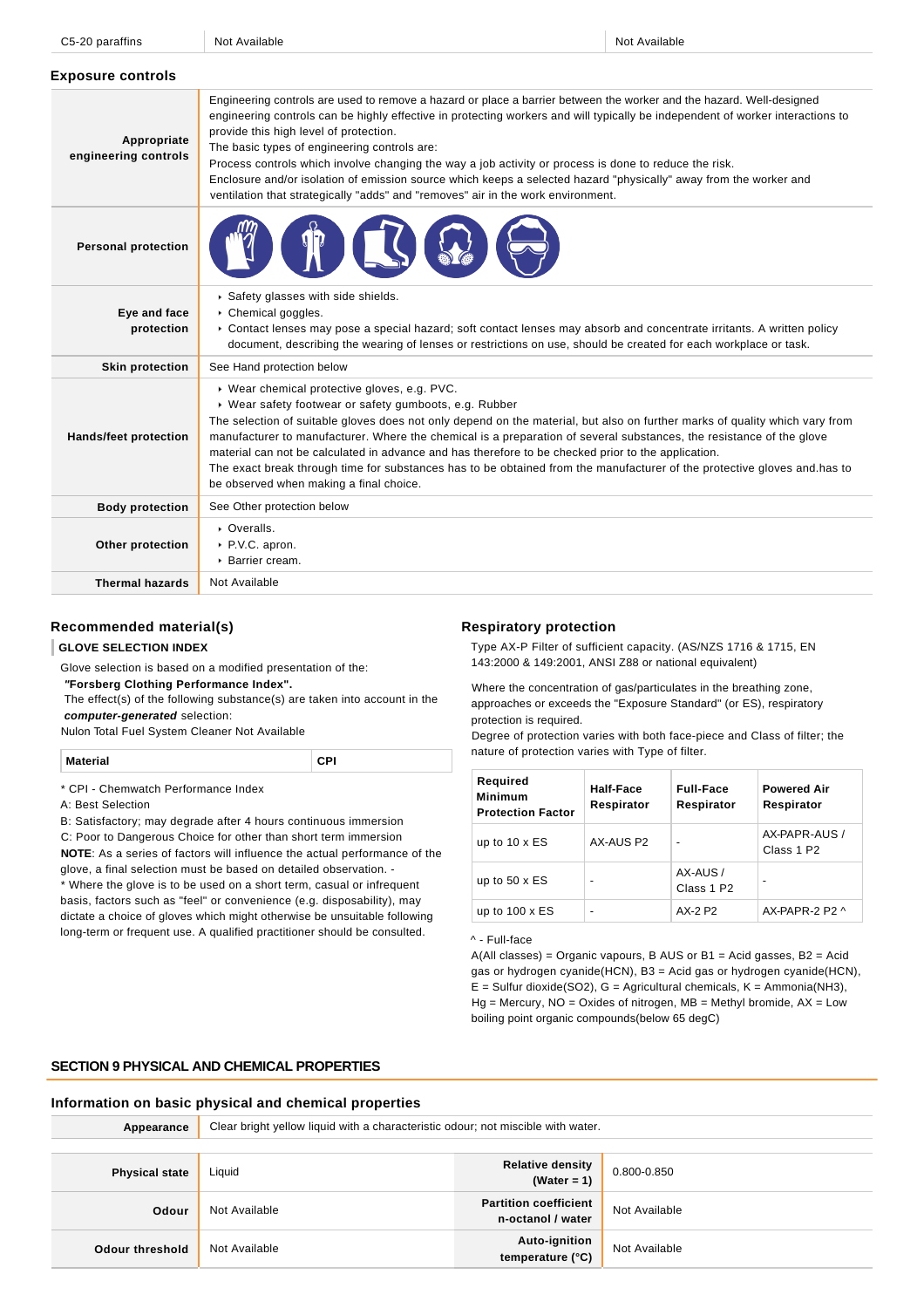| pH (as supplied)                                | Not Available | <b>Decomposition</b><br>temperature        | Not Available  |
|-------------------------------------------------|---------------|--------------------------------------------|----------------|
| Melting point /<br>freezing point (°C)          | Not Available | Viscosity (cSt)                            | Not Available  |
| Initial boiling point<br>and boiling range (°C) | Not Available | Molecular weight<br>(g/mol)                | Not Applicable |
| Flash point (°C)                                | 82.0 (PMCC)   | <b>Taste</b>                               | Not Available  |
| <b>Evaporation rate</b>                         | Not Available | <b>Explosive properties</b>                | Not Available  |
| Flammability                                    | Combustible.  | <b>Oxidising properties</b>                | Not Available  |
| <b>Upper Explosive Limit</b><br>$(\%)$          | Not Available | <b>Surface Tension</b><br>(dyn/cm or mN/m) | Not Available  |
| <b>Lower Explosive Limit</b><br>$(\%)$          | Not Available | <b>Volatile Component</b><br>(%vol)        | Not Available  |
| Vapour pressure (kPa)                           | Not Available | Gas group                                  | Not Available  |
| Solubility in water<br>(g/L)                    | Immiscible    | pH as a solution (1%)                      | Not Available  |
| Vapour density (Air $=$<br>1)                   | Not Available | VOC g/L                                    | Not Available  |

# **SECTION 10 STABILITY AND REACTIVITY**

| Reactivity                                    | See section 7                                                                                                                        |
|-----------------------------------------------|--------------------------------------------------------------------------------------------------------------------------------------|
| <b>Chemical stability</b>                     | • Unstable in the presence of incompatible materials.<br>▶ Product is considered stable.<br>Hazardous polymerisation will not occur. |
| Possibility of<br>hazardous reactions         | See section 7                                                                                                                        |
| <b>Conditions to avoid</b>                    | See section 7                                                                                                                        |
| Incompatible materials                        | See section 7                                                                                                                        |
| <b>Hazardous</b><br>decomposition<br>products | See section 5                                                                                                                        |

# **SECTION 11 TOXICOLOGICAL INFORMATION**

# **Information on toxicological effects**

| <b>Inhaled</b>                 | Inhalation of vapours or aerosols (mists, fumes), generated by the material during the course of normal handling, may<br>produce toxic effects.<br>Inhalation of vapours may cause drowsiness and dizziness. This may be accompanied by sleepiness, reduced alertness, loss<br>of reflexes, lack of co-ordination, and vertigo.<br>There is some evidence to suggest that the material can cause respiratory irritation in some persons.                                                                                                                                                                                                                                                                                                               |                   |  |
|--------------------------------|--------------------------------------------------------------------------------------------------------------------------------------------------------------------------------------------------------------------------------------------------------------------------------------------------------------------------------------------------------------------------------------------------------------------------------------------------------------------------------------------------------------------------------------------------------------------------------------------------------------------------------------------------------------------------------------------------------------------------------------------------------|-------------------|--|
| Ingestion                      | Toxic effects may result from the accidental ingestion of the material; animal experiments indicate that ingestion of less than<br>40 gram may be fatal or may produce serious damage to the health of the individual.<br>Swallowing of the liquid may cause aspiration into the lungs with the risk of chemical pneumonitis; serious consequences<br>may result. (ICSC13733)<br>Ingestion of petroleum hydrocarbons can irritate the pharynx, oesophagus, stomach and small intestine, and cause swellings<br>and ulcers of the mucous. Symptoms include a burning mouth and throat; larger amounts can cause nausea and vomiting,<br>narcosis, weakness, dizziness, slow and shallow breathing, abdominal swelling, unconsciousness and convulsions. |                   |  |
| <b>Skin Contact</b>            | Skin contact with the material may be harmful; systemic effects may result following absorption.<br>Repeated exposure may cause skin cracking, flaking or drying following normal handling and use.<br>MMT penetrates the skin rapidly. A small quantity, estimated to be 5-15 ml, spilled on one hand and wrist was reported to<br>cause a "thick tongue", giddiness, nausea, and headache within 3-5 minutes.                                                                                                                                                                                                                                                                                                                                        |                   |  |
| Eye                            | Direct eye contact with petroleum hydrocarbons can be painful, and the corneal epithelium may be temporarily damaged.<br>Aromatic species can cause irritation and excessive tear secretion.<br>There is evidence that material may produce eye irritation in some persons and produce eye damage 24 hours or more after<br>instillation. Severe inflammation may be expected with pain.                                                                                                                                                                                                                                                                                                                                                               |                   |  |
| Chronic                        | There has been concern that this material can cause cancer or mutations, but there is not enough data to make an<br>assessment.<br>Prolonged or repeated skin contact may cause drying with cracking, irritation and possible dermatitis following.<br>Substance accumulation, in the human body, may occur and may cause some concern following repeated or long-term<br>occupational exposure.<br>There is some evidence from animal testing that exposure to this material may result in toxic effects to the unborn baby.                                                                                                                                                                                                                          |                   |  |
|                                |                                                                                                                                                                                                                                                                                                                                                                                                                                                                                                                                                                                                                                                                                                                                                        |                   |  |
| <b>Nulon Total Fuel System</b> | <b>TOXICITY</b>                                                                                                                                                                                                                                                                                                                                                                                                                                                                                                                                                                                                                                                                                                                                        | <b>IRRITATION</b> |  |
| <b>Cleaner</b>                 | Not Available                                                                                                                                                                                                                                                                                                                                                                                                                                                                                                                                                                                                                                                                                                                                          | Not Available     |  |
|                                |                                                                                                                                                                                                                                                                                                                                                                                                                                                                                                                                                                                                                                                                                                                                                        |                   |  |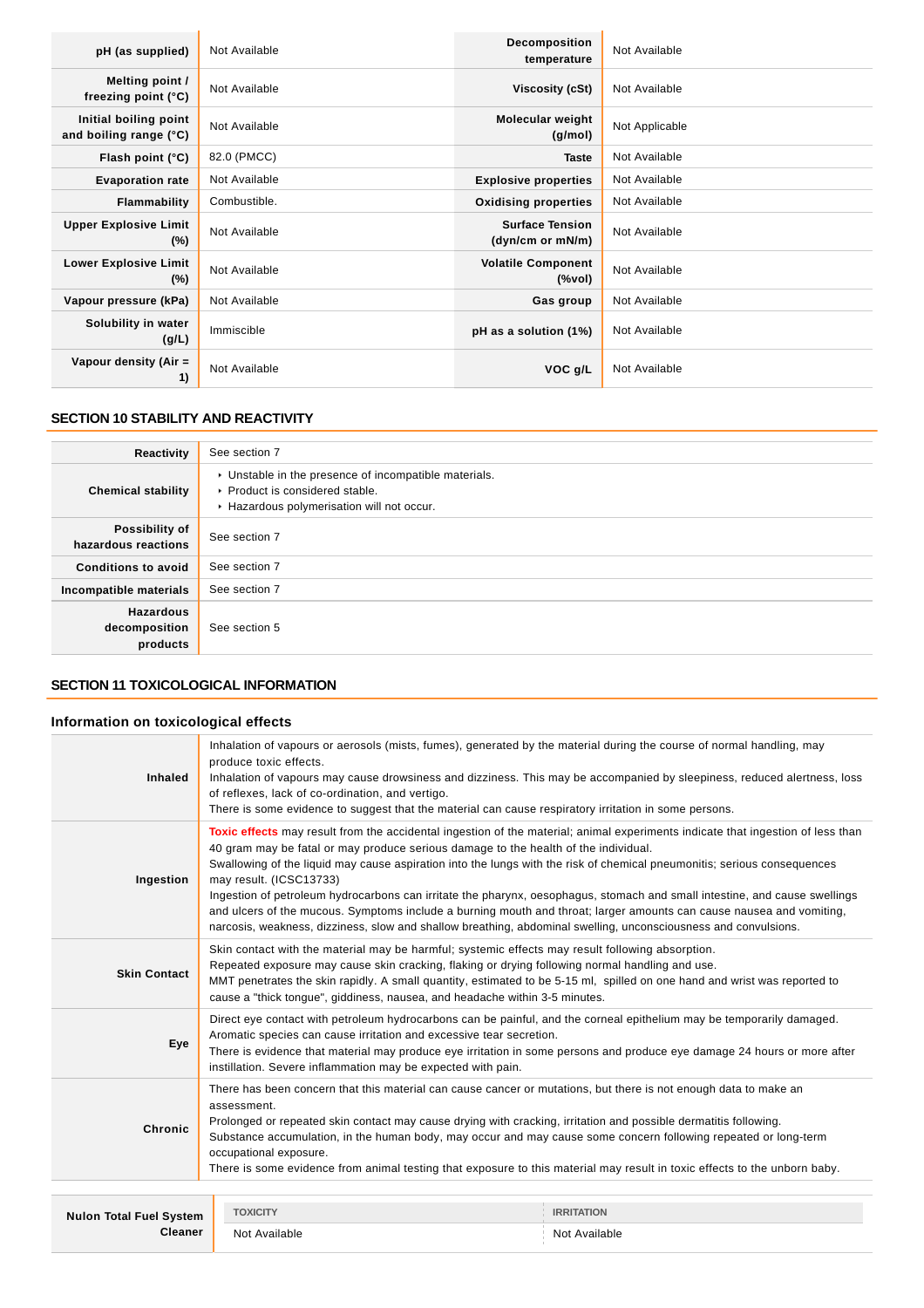| naphtha petroleum,                                                                                                                                                                                                                                                                                                                                                                                                                                                                                                                                                                                                                                |                                                                                                                                                                                                                                                                                                                                                                                                                                                                   | <b>TOXICITY</b>                                                                                                                                                                                 | <b>IRRITATION</b>                |                                                                                                                                                                                                                                                                                                                                                   |  |
|---------------------------------------------------------------------------------------------------------------------------------------------------------------------------------------------------------------------------------------------------------------------------------------------------------------------------------------------------------------------------------------------------------------------------------------------------------------------------------------------------------------------------------------------------------------------------------------------------------------------------------------------------|-------------------------------------------------------------------------------------------------------------------------------------------------------------------------------------------------------------------------------------------------------------------------------------------------------------------------------------------------------------------------------------------------------------------------------------------------------------------|-------------------------------------------------------------------------------------------------------------------------------------------------------------------------------------------------|----------------------------------|---------------------------------------------------------------------------------------------------------------------------------------------------------------------------------------------------------------------------------------------------------------------------------------------------------------------------------------------------|--|
| heavy,                                                                                                                                                                                                                                                                                                                                                                                                                                                                                                                                                                                                                                            |                                                                                                                                                                                                                                                                                                                                                                                                                                                                   | Dermal (rabbit) LD50: >1900 mg/kg <sup>[1]</sup>                                                                                                                                                | Not Available                    |                                                                                                                                                                                                                                                                                                                                                   |  |
| hydrodesulfurised                                                                                                                                                                                                                                                                                                                                                                                                                                                                                                                                                                                                                                 |                                                                                                                                                                                                                                                                                                                                                                                                                                                                   | Inhalation (rat) LC50: >1400 ppm/8H[2]                                                                                                                                                          |                                  |                                                                                                                                                                                                                                                                                                                                                   |  |
|                                                                                                                                                                                                                                                                                                                                                                                                                                                                                                                                                                                                                                                   |                                                                                                                                                                                                                                                                                                                                                                                                                                                                   | <b>TOXICITY</b>                                                                                                                                                                                 |                                  | <b>IRRITATION</b>                                                                                                                                                                                                                                                                                                                                 |  |
|                                                                                                                                                                                                                                                                                                                                                                                                                                                                                                                                                                                                                                                   |                                                                                                                                                                                                                                                                                                                                                                                                                                                                   | dermal (rat) LD50: 665 mg/kg <sup>[2]</sup>                                                                                                                                                     |                                  | Skin (rabbit): 100 mg/24h - mild                                                                                                                                                                                                                                                                                                                  |  |
| manganese<br>2-methylcyclopentadienyl                                                                                                                                                                                                                                                                                                                                                                                                                                                                                                                                                                                                             |                                                                                                                                                                                                                                                                                                                                                                                                                                                                   | Inhalation (rat) LC50: 0.076 mg/L/4h <sup>[2]</sup>                                                                                                                                             |                                  |                                                                                                                                                                                                                                                                                                                                                   |  |
| tricarbonyl                                                                                                                                                                                                                                                                                                                                                                                                                                                                                                                                                                                                                                       |                                                                                                                                                                                                                                                                                                                                                                                                                                                                   | Inhalation (rat) LC50: 0.22 mg/L/1h $*$ <sup>[2]</sup>                                                                                                                                          |                                  |                                                                                                                                                                                                                                                                                                                                                   |  |
|                                                                                                                                                                                                                                                                                                                                                                                                                                                                                                                                                                                                                                                   |                                                                                                                                                                                                                                                                                                                                                                                                                                                                   | Oral (rat) LD50: 7.02 mg/kg <sup>[1]</sup>                                                                                                                                                      |                                  |                                                                                                                                                                                                                                                                                                                                                   |  |
|                                                                                                                                                                                                                                                                                                                                                                                                                                                                                                                                                                                                                                                   |                                                                                                                                                                                                                                                                                                                                                                                                                                                                   | <b>TOXICITY</b>                                                                                                                                                                                 | <b>IRRITATION</b>                |                                                                                                                                                                                                                                                                                                                                                   |  |
| C5-20 paraffins                                                                                                                                                                                                                                                                                                                                                                                                                                                                                                                                                                                                                                   |                                                                                                                                                                                                                                                                                                                                                                                                                                                                   | Not Available                                                                                                                                                                                   | Not Available                    |                                                                                                                                                                                                                                                                                                                                                   |  |
| Legend:                                                                                                                                                                                                                                                                                                                                                                                                                                                                                                                                                                                                                                           |                                                                                                                                                                                                                                                                                                                                                                                                                                                                   | Unless otherwise specified data extracted from RTECS - Register of Toxic Effect of chemical Substances                                                                                          |                                  | 1. Value obtained from Europe ECHA Registered Substances - Acute toxicity 2.* Value obtained from manufacturer's msds.                                                                                                                                                                                                                            |  |
|                                                                                                                                                                                                                                                                                                                                                                                                                                                                                                                                                                                                                                                   |                                                                                                                                                                                                                                                                                                                                                                                                                                                                   |                                                                                                                                                                                                 |                                  |                                                                                                                                                                                                                                                                                                                                                   |  |
| <b>Nulon Total Fuel System</b><br>Cleaner                                                                                                                                                                                                                                                                                                                                                                                                                                                                                                                                                                                                         |                                                                                                                                                                                                                                                                                                                                                                                                                                                                   | tract and that the absorption of n-paraffins is inversely proportional to the carbon chain length, with little<br>may be absorbed to a greater extent that iso- or cyclo-paraffins.<br>species. |                                  | Studies indicate that normal, branched and cyclic paraffins are absorbed from the mammalian gastrointestinal<br>absorption above C30. With respect to the carbon chain lengths likely to be present in mineral oil, n-paraffins<br>The major classes of hydrocarbons have been shown to be well absorbed by the gastrointestinal tract in various |  |
| NAPHTHA PETROLEUM, HEAVY,                                                                                                                                                                                                                                                                                                                                                                                                                                                                                                                                                                                                                         | No significant acute toxicological data identified in literature search.<br>for petroleum:<br>This product contains benzene which is known to cause acute myeloid leukaemia and n-hexane which has been<br><b>HYDRODESULFURISED</b><br>shown to metabolize to compounds which are neuropathic.<br>This product contains toluene. There are indications from animal studies that prolonged exposure to high<br>concentrations of toluene may lead to hearing loss. |                                                                                                                                                                                                 |                                  |                                                                                                                                                                                                                                                                                                                                                   |  |
| For manganese 2-methylcyclopentadienyl tricarbonyl (MMT): Animal testing showed that the substance did not<br>cause mutations. Chromosome aberrations occurred, but only in the presence of metabolic activation. MMT does<br>not seem to cause genetic, developmental or reproductive toxicity.<br><b>MANGANESE</b><br>2-METHYLCYCLOPENTADIENYL<br><b>TRICARBONYL</b><br>The material may cause skin irritation after prolonged or repeated exposure and may produce on contact skin<br>redness, swelling, the production of vesicles, scaling and thickening of the skin.<br>NOAEL (inhalation) 6.2 mg/m3 (rats and mice)* * Worksafe Australia |                                                                                                                                                                                                                                                                                                                                                                                                                                                                   |                                                                                                                                                                                                 |                                  |                                                                                                                                                                                                                                                                                                                                                   |  |
|                                                                                                                                                                                                                                                                                                                                                                                                                                                                                                                                                                                                                                                   |                                                                                                                                                                                                                                                                                                                                                                                                                                                                   |                                                                                                                                                                                                 |                                  |                                                                                                                                                                                                                                                                                                                                                   |  |
| <b>Acute Toxicity</b><br><b>Skin</b>                                                                                                                                                                                                                                                                                                                                                                                                                                                                                                                                                                                                              | ✔                                                                                                                                                                                                                                                                                                                                                                                                                                                                 |                                                                                                                                                                                                 | Carcinogenicity                  | ✔                                                                                                                                                                                                                                                                                                                                                 |  |
| <b>Irritation/Corrosion</b>                                                                                                                                                                                                                                                                                                                                                                                                                                                                                                                                                                                                                       | ◎                                                                                                                                                                                                                                                                                                                                                                                                                                                                 |                                                                                                                                                                                                 | Reproductivity                   | O                                                                                                                                                                                                                                                                                                                                                 |  |
| <b>Serious Eye</b><br>Damage/Irritation                                                                                                                                                                                                                                                                                                                                                                                                                                                                                                                                                                                                           | ⊚                                                                                                                                                                                                                                                                                                                                                                                                                                                                 |                                                                                                                                                                                                 | STOT - Single<br><b>Exposure</b> | ✔                                                                                                                                                                                                                                                                                                                                                 |  |

| Mutagenicity   <b>S</b> | <b>Aspiration Hazard</b> |
|-------------------------|--------------------------|
|                         |                          |

**STOT - Repeated Exposure**

**Legend:** ↓ – Data required to make classification available

 $\blacktriangleright$  – Data available but does not fill the criteria for classification

 $\bigcirc$  – Data Not Available to make classification

 $\circ$  $\checkmark$ 

# **SECTION 12 ECOLOGICAL INFORMATION**

 $\circ$ 

# **Toxicity**

Harmful to aquatic organisms, may cause long-term adverse effects in the aquatic environment.

Do NOT allow product to come in contact with surface waters or to intertidal areas below the mean high water mark. Do not contaminate water when cleaning equipment or disposing of equipment wash-waters.

Wastes resulting from use of the product must be disposed of on site or at approved waste sites.

# **Persistence and degradability**

**Respiratory or Skin sensitisation**

| Ingredient | Persistence: Water/Soil               | <b>Persistence: Air</b>               |
|------------|---------------------------------------|---------------------------------------|
|            | No Data available for all ingredients | No Data available for all ingredients |

# **Bioaccumulative potential**

| Ingredient | <b>Bioaccumulation</b> |
|------------|------------------------|
|            |                        |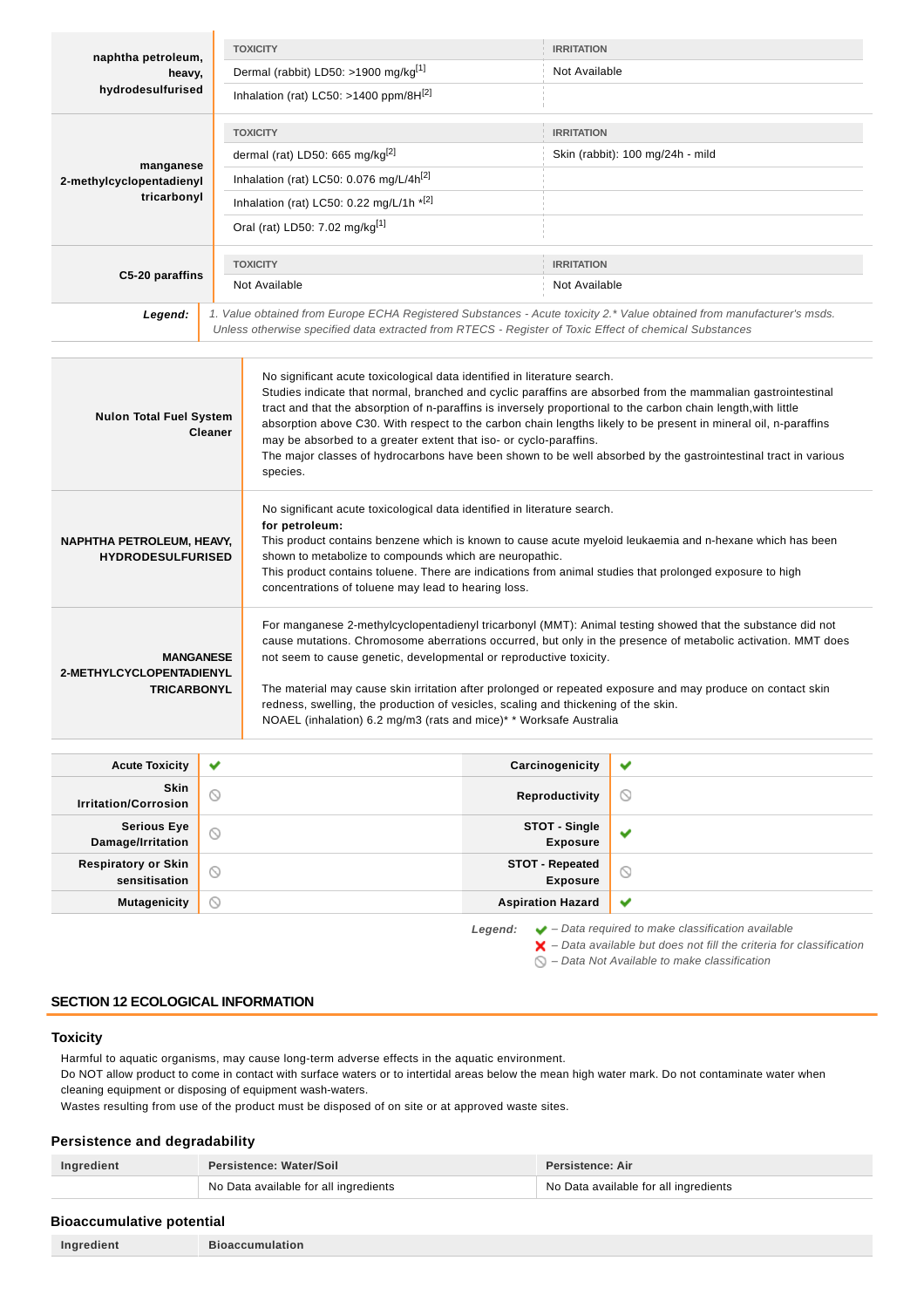No Data available for all ingredients

#### **Mobility in soil**

| Ingredient | <b>Mobility</b>                       |
|------------|---------------------------------------|
|            | No Data available for all ingredients |

# **SECTION 13 DISPOSAL CONSIDERATIONS**

#### **Waste treatment methods**

|                            | Legislation addressing waste disposal requirements may differ by country, state and/ or territory. Each user must refer to<br>laws operating in their area. In some areas, certain wastes must be tracked.<br>A Hierarchy of Controls seems to be common - the user should investigate: |
|----------------------------|-----------------------------------------------------------------------------------------------------------------------------------------------------------------------------------------------------------------------------------------------------------------------------------------|
| <b>Product / Packaging</b> | ▶ Reduction                                                                                                                                                                                                                                                                             |
| disposal                   | $\cdot$ Reuse                                                                                                                                                                                                                                                                           |
|                            | $\triangleright$ Recycling                                                                                                                                                                                                                                                              |
|                            | • Disposal (if all else fails)                                                                                                                                                                                                                                                          |
|                            | This material may be recycled if unused, or if it has not been contaminated so as to make it unsuitable for its intended use.                                                                                                                                                           |

### **SECTION 14 TRANSPORT INFORMATION**

#### **Labels Required**

| <b>COMBUSTIBLE LIQUID</b> | COMBUSTIBLE LIQUID, regulated for storage purposes only |
|---------------------------|---------------------------------------------------------|
| <b>Marine Pollutant</b>   | <sub>NO</sub>                                           |
| <b>HAZCHEM</b>            | Not Applicable                                          |

## **Land transport (ADG): NOT REGULATED FOR TRANSPORT OF DANGEROUS GOODS**

### **Air transport (ICAO-IATA / DGR): NOT REGULATED FOR TRANSPORT OF DANGEROUS GOODS**

# **Sea transport (IMDG-Code / GGVSee): NOT REGULATED FOR TRANSPORT OF DANGEROUS GOODS**

#### **Transport in bulk according to Annex II of MARPOL 73 / 78 and the IBC code**

| <b>Source</b>                                                                                      | Ingredient                                     | <b>Pollution Category</b> |
|----------------------------------------------------------------------------------------------------|------------------------------------------------|---------------------------|
| IMO MARPOL 73/78<br>(Annex II) - List of<br>Noxious Liquid<br>Substances Carried in<br><b>Bulk</b> | naphtha petroleum, heavy, hydrodesulfurised    | $\checkmark$              |
| IMO MARPOL 73/78<br>(Annex II) - List of<br>Noxious Liquid<br>Substances Carried in<br><b>Bulk</b> | manganese 2-methylcyclopentadienyl tricarbonyl | X                         |

### **SECTION 15 REGULATORY INFORMATION**

### **Safety, health and environmental regulations / legislation specific for the substance or mixture**

### **NAPHTHA PETROLEUM, HEAVY, HYDRODESULFURISED(64742-82-1) IS FOUND ON THE FOLLOWING REGULATORY LISTS**

| Australia Exposure Standards                                                                          | Australia Inventory of Chemical Substances (AICS) |
|-------------------------------------------------------------------------------------------------------|---------------------------------------------------|
| Australia Hazardous Substances Information System - Consolidated Lists                                |                                                   |
| MANGANESE 2-METHYLCYCLOPENTADIENYL TRICARBONYL(12108-13-3) IS FOUND ON THE FOLLOWING REGULATORY LISTS |                                                   |

Australia Exposure Standards

Australia Inventory of Chemical Substances (AICS)

Australia Hazardous Substances Information System - Consolidated Lists

# **C5-20 PARAFFINS(64771-72-8) IS FOUND ON THE FOLLOWING REGULATORY LISTS**

Australia Inventory of Chemical Substances (AICS)

| <b>National Inventory</b>        | <b>Status</b>                                                                                                    |
|----------------------------------|------------------------------------------------------------------------------------------------------------------|
| Australia - AICS                 | $\checkmark$                                                                                                     |
| Canada - DSL                     | $\checkmark$                                                                                                     |
| Canada - NDSL                    | N (manganese 2-methylcyclopentadienyl tricarbonyl; C5-20 paraffins; naphtha petroleum, heavy, hydrodesulfurised) |
| China - IECSC                    | N                                                                                                                |
| Europe - EINEC /<br>ELINCS / NLP | $\checkmark$                                                                                                     |
| Japan - ENCS                     | N (C5-20 paraffins; naphtha petroleum, heavy, hydrodesulfurised)                                                 |